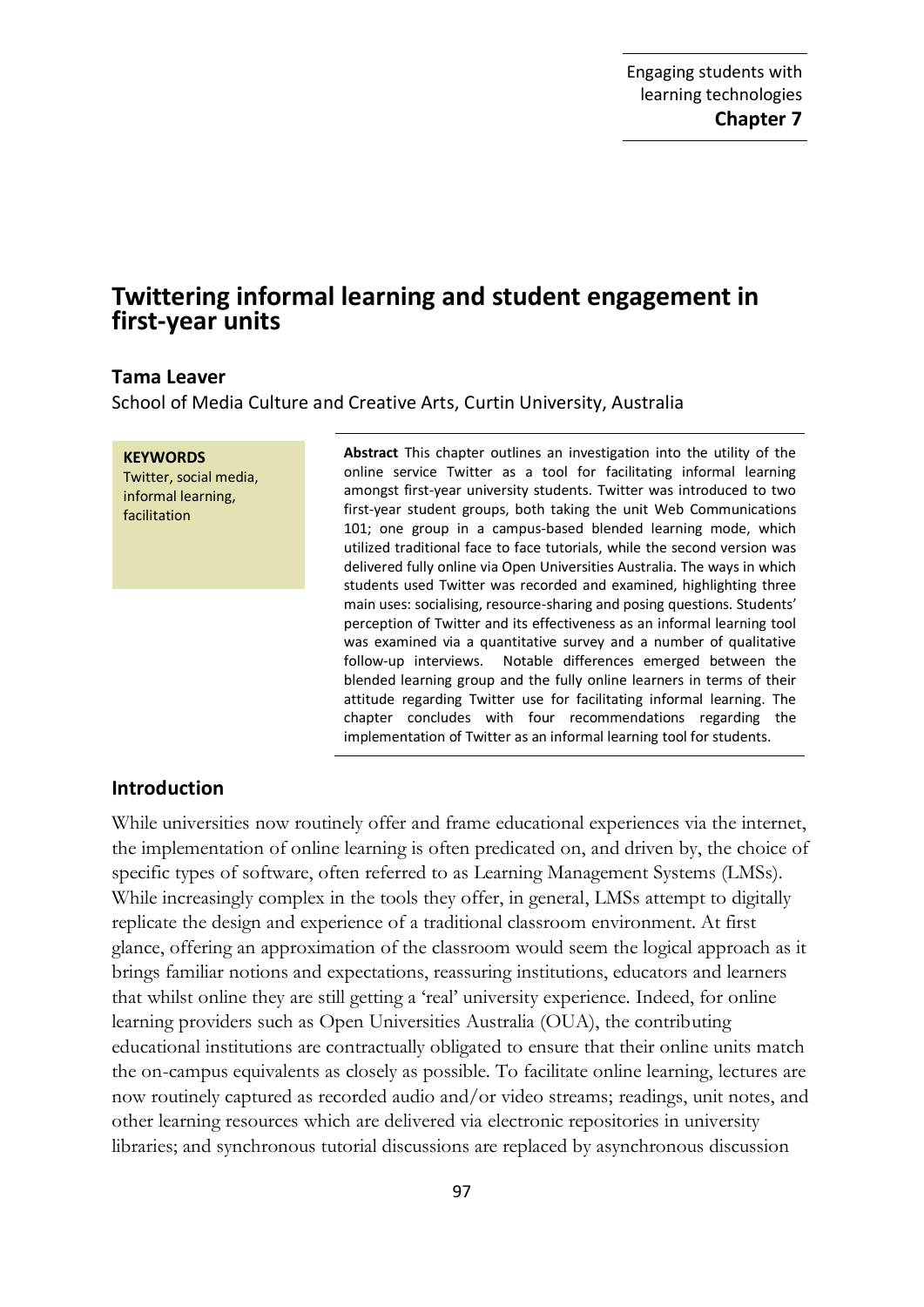boards or sometimes synchronous interaction via chatrooms or other real-time discussion tools. However, while LMSs offer a recognisable simulation of many of the formal elements of university education, with its own challenges and differing levels of success (Lane, 2009; Leaver, 2003), the informal learning opportunities are less widely addressed.

While there is considerable debate about the exact definition of informal learning, for the purposes of this chapter, informal learning is used to mean those unplanned interactions, exchanges and connections which broadly contribute to meaningful learning without being explicitly driven by curriculum (Greenhow & Robelia, 2009). These might be conversations between learners in common spaces such as coffee shops, libraries, study groups or even just comments made on the way out of a tutorial room. Informal learning includes the development of social ties, bonds and a sense of community between learners, as well as more learning-centred activities such as mutual support in completing assignments, sharing experiences and resources, and dealing with educational policies and procedures. Informal learning is also part of the broader area of student engagement, which emphasises the social and cultural contexts that encourage learning beyond the classroom and curriculum. For on-campus students, a great deal of student engagement and informal learning occurs simply because learners are physically in the same room, without any explicit pedagogical driver. If informal learning opportunities within education are to be similarly available to online learners, then the shift away from shared physical spaces needs to be matched with an increase in potential online interactions which are somehow related to, or spring forth from, formal learning, but are not contained by formal moments or the tool of formal education, the LMS. Given that impetus, this chapter outlines an investigation into the utility of the online service Twitter as a tool for facilitating informal learning by examining its use by two first-year student groups, both taking the unit Web Communications 101; one group in a blended learning mode, which utilised traditional face to face tutorials, while the second version was delivered fully online via OUA.

#### **What is Twitter?**

-

Launched in 2006, and becoming increasingly popular since 2007, Twitter is an online platform which describes itself as "a real-time information network that connects you to the latest information about what you find interesting" (Twitter, 2011). Beyond the corporate speak, Twitter is generally regarded as either a micro-blogging tool or a scaled down social networking service. At a basic level, Twitter allows users to create short messages – called tweets – of up to  $140$  characters in length, shared publicly<sup>1</sup>; with the most recent tweet displayed at the top of a user's Twitter page, hence the micro-blogging description2. Tweets may contain links, are usually shared publicly, may be directed to

<sup>&</sup>lt;sup>1</sup> It is possible to create a 'private' Twitter account, only visible to specified Twitter users, but the general use of Twitter leans toward public accounts to be useful. There are no publicly available statistics on the number of private Twitter accounts, but the presumption is that it is a very small percentage of overall Twitter users. <sup>2</sup> Blogs, like many other forms of social media, display the most recent posted entry at the top of the blog, with the content thus displayed in reverse chronological order.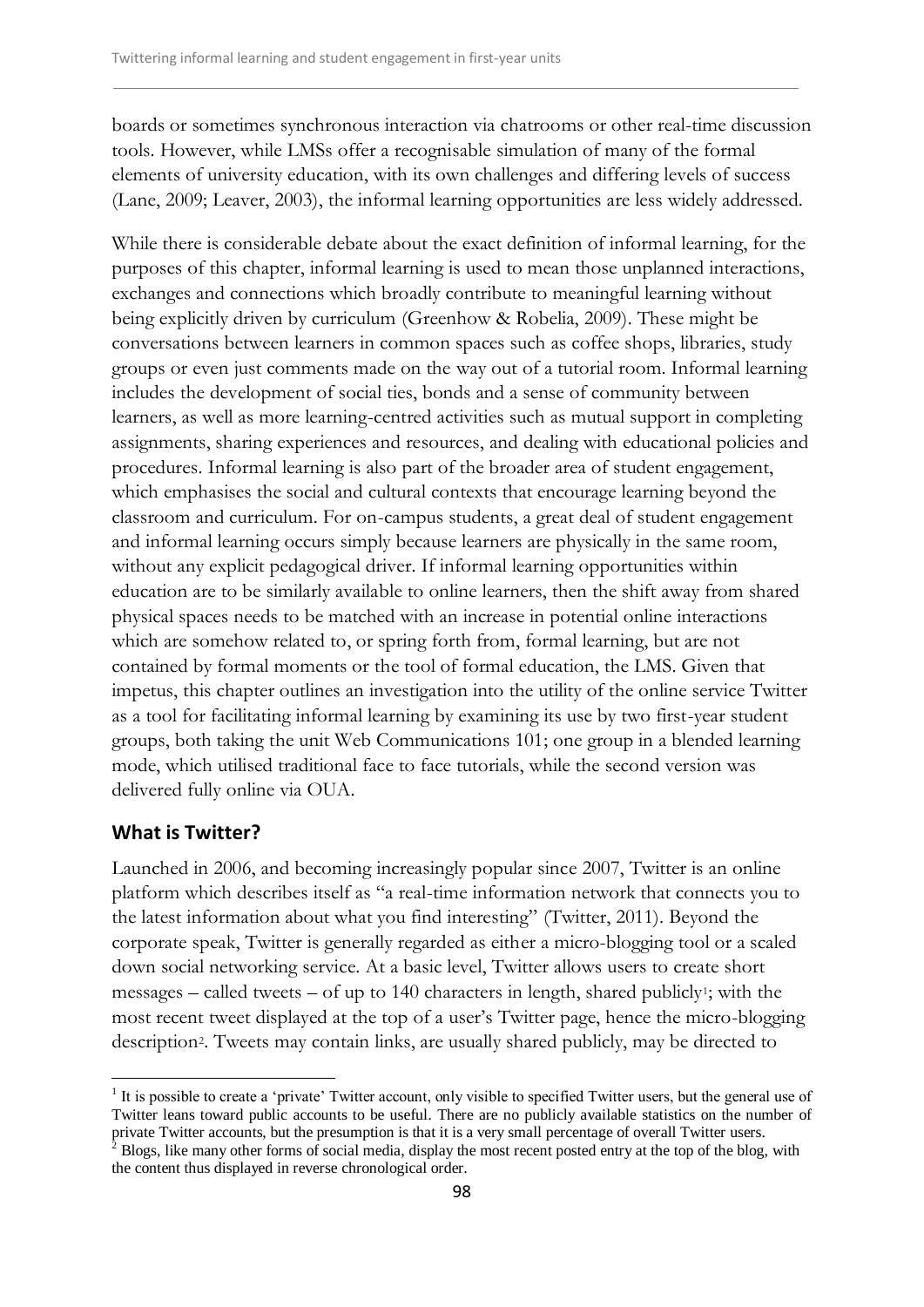another Twitter user (using the '@username' convention to specify a recipient), and may also be sent privately between individuals using a direct message function. Twitter meets the basic definition of a social networking site established by boyd and Ellison (2007) in that it is an online platform which allows users to "(1) construct a public or semi-public profile within a bounded system, (2) articulate a list of other users with whom they share a connection, and (3) view and traverse their list of connections and those made by others within the system" (boyd & Ellison, 2007, p. 211). However, the ways individuals use their Twitter accounts tends to determine whether it is more social, more about sharing information, or more task specific. Given that Twitter as a company emphasises information sharing, this tends to be the way most users conceptualise their use of the tool. Whilst much smaller in terms of users than the social networking giant Facebook, as of July 2011 Twitter still had more than 200 million users, generating over 350 million individual tweets every day. Significantly, in 2010 the US Library of Congress announced that they had formed a partnership with Twitter and would archive all public tweets (Lohr, 2010). While a valuable resource, this partnership also explicitly indicates the presumption that most Twitter activity is public, in comparison with other social networking services which have a higher proportion of content shared with limited numbers of people using privacy controls.

## **Twitter in higher education**

Twitter has been deployed in a number of ways in higher education, in most cases harnessing the service as a way to increase communication and connectivity between learners and educators. In a large-class undergraduate unit, for example, Twitter was explicitly introduced and students were formally required to use it weekly; assessing its use, it was found that Twitter "offered an important alternative avenue for the students to develop interpersonal connections and rapport with their classmates and the instructor" (Elavsky, Mislan, & S. Elavsky, 2011, p. 225). Similarly, Stieger and Burger (2010) found that Twitter was particularly useful in asking students to provide ongoing formative evaluation of a unit, leveraging the close to real-time feedback the platform can provide. Moving away from the campus, practicum students have used Twitter to successfully maintain contact with one another and with teachers (Wright, 2010). In a relatively small scale but important study, Junco, Heiberger, and Loken (2011) examined the impact of Twitter in 'educationally relevant' ways, including enhancing student engagement. Their study not only demonstrated increased contact and sense of connection between students and teachers due to Twitter use, but also, significantly, saw students increase their sense of connection and cooperation with one another.

While many educators are far from early adopters of technology, Twitter is becoming increasingly familiar in higher education. A US survey conducted in August 2010 of 1400 higher education professionals found that over 35% of the respondents use Twitter (a rise of 5% since 2009); of those using Twitter, less than 3% expected their Twitter use would decline; but, significantly, a number of respondents who used Twitter indicated that they saw little or no evidence that their students used Twitter at all (Faculty Focus,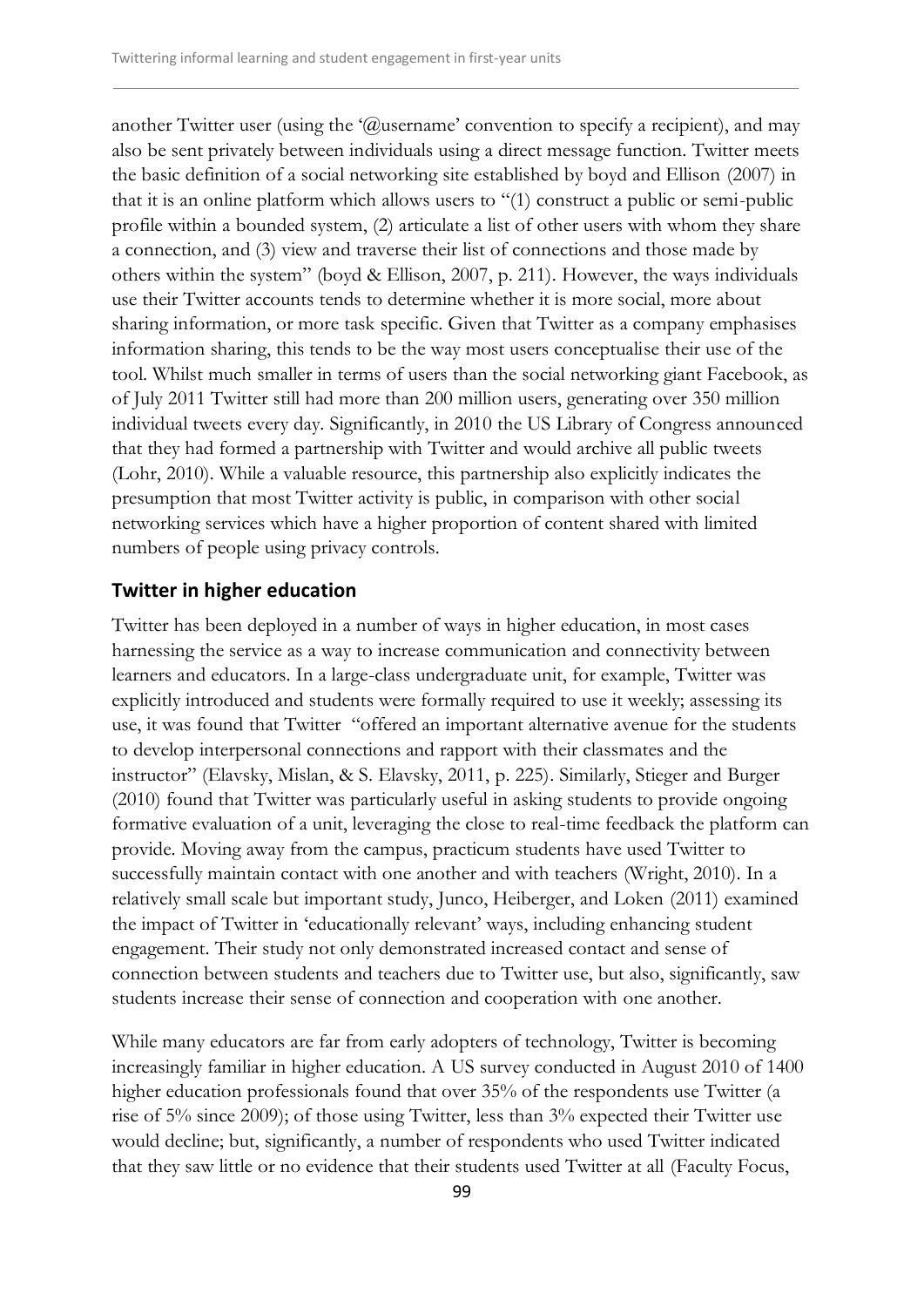2010). Kirsten Johnson (2011) discovered that for students who are on Twitter, when teachers tweet, those that share appropriately chosen social information are more likely to be seen as credible by students as opposed to teachers who only share resources. In terms of student engagement, this finding suggests that a sense of social connectivity, even on a relatively limited scale, makes teachers appear more credible. Unlike Facebook, for educators Twitter use is not just a question of shaping student use, but also, in many cases, getting students onto Twitter in the first place.

## **Deploying Twitter in Web Communications 101**

Web Communications 101 (Web101) is a first-year unit run at Curtin University. It can be taken as part of the Bachelor of Arts (BA) degree, in the Internet Communications major, as part of the Mass Communications degree, or as an elective unit across a range of other majors and degrees. The unit runs both semesters, with a typical enrolment of about 175 in first semester and 60 in second semester. The vast majority of Curtin students take the unit in an internal mode (i.e., with face to face tutorials and lectures) but it is available externally. The unit has traditional lectures, which are also recorded and available as streaming or downloadable audio or video files, the unit content is provided online via the Blackboard LMS, and internal students attend weekly face to face tutorials, while external students have their discussions asynchronously using Blackboard's discussion board tool. The unit also runs in an entirely online mode through Open Universities Australia (OUA) which has no face to face component and students are spread across Australia and, indeed, a number of other countries. OUA runs four consecutive 13-week study periods each year, and Web101 is offered every study period, with enrolments typically ranging from 140 to 200 each study period. OUA students access their lectures and unit material online using Blackboard and their tutorial discussions are initiated on the Blackboard discussion boards.

The Internet Communications degree, of which Web Communications 101 is part, is driven by the idea of 'knowledge networking', which emphasises that learning and teaching increasingly happen in networked environments, often utilising networked approaches, but here networks do not refer to specific online tools but rather a broader sense of connectivity which is typified by, but not limited to, online communication. As Allen and Long (2009) argue: "Knowledge networking involves knowledge work that is shared, distributed and fragmented. Increasingly, students come to university education already involved in knowledge networking . . . though their conscious understanding of this kind of work can vary significantly from naïve to sophisticated." Despite the still popular but highly overblown myth of the digital native (Bennett, Maton, & Kervin, 2008), the unit introduces students to knowledge networking and frames online communication in terms of the concepts of collaboration and identity, but has to be broad enough to allow for the full spectrum of student familiarity, ranging from online aficionados through to students for whom anything beyond basic email is alien. Thus part of the weekly learning in Web101 includes the introduction of various online tools,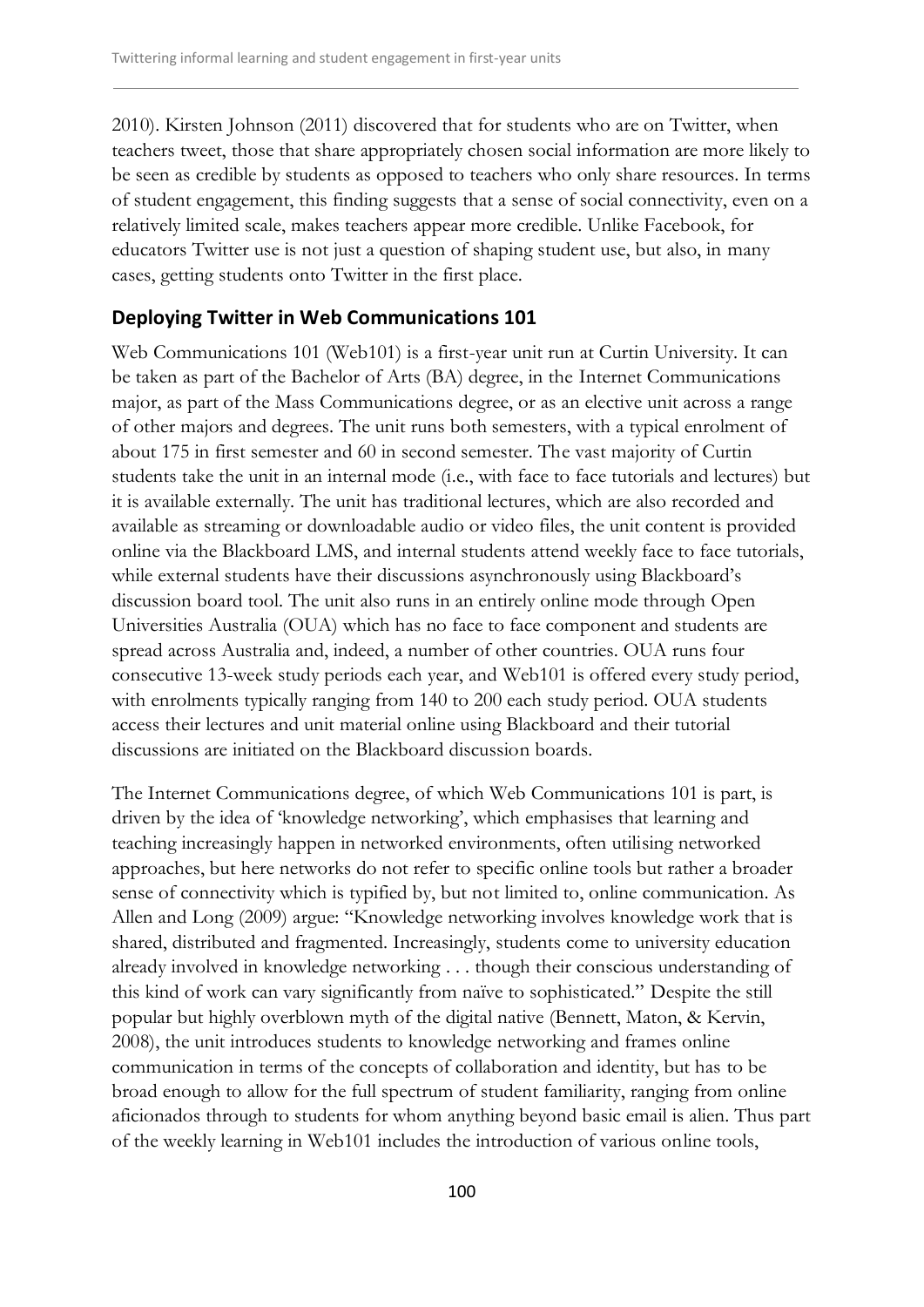ranging from blogs, to social bookmarking, to content sharing and manipulation, through to the use of Twitter.

Web101 is taught in three modules: the first examining the early history of the internet and the emergence of the World Wide Web; the second exploring the shift to what is broadly called Web 2.0 or the shift to participatory culture; and finally a third module exploring issues of identity in relation to social media. In order to integrate Twitter into the unit, but not as a tool which is formally mandated or assessed, Twitter is explicitly introduced during the second module, in the unit material and lecture relating to social networks, which takes place half way through the unit. In introducing Twitter, students are encouraged to sign up for the service (if they have not done so already), to try making at least one tweet, and to search for other tweets which are marked with the unit hashtag #web101. A hashtag is simply a shared piece of text, beginning with the # symbol, which, initially set up through social convention among Twitter users, serves to group tweets together in a manner easily searchable. So, most tweets which are marked #web101 are made by students or teachers in the Web Communications unit.<sup>3</sup> (See Figure 1 for an example of tweets using the unit hashtag). Prior to the explicit introduction of Twitter, both myself as unit coordinator and one of the tutors started using the #web101 hashtag to share resources and mention the unit, and any existing Twitter users enrolled in the unit quickly noticed and could engage before the mid-unit introduction.



fly308 #web101 web presence strikes again - just got asked to apply for a job in Brissy! about 22 hours ago via TweetDeck



scroeser My students have made so many excellent websites, I keep wanting to link to them! #Web101 about 23 hours ago via API



kitsnuname I better hurry & finish this unit - no rest for the wicked if #net102 starts next wk & #web101 finishes Friday o-0 - I'm gunna need timtams

<sup>3:57</sup> PM Aug 24th via web

<sup>-</sup><sup>3</sup> At least one other group, a US based 1-day technology course, used the #web101 hashtag concurrently with Web Communications students. While I was concerned this might lead to some confusion, students were universally able to identify which tweets related to the unit, using the hashtag, and which related to the other course. (The time difference between the US and Australia helped since the bulk of the US tweets took place during the Australian night and early morning.)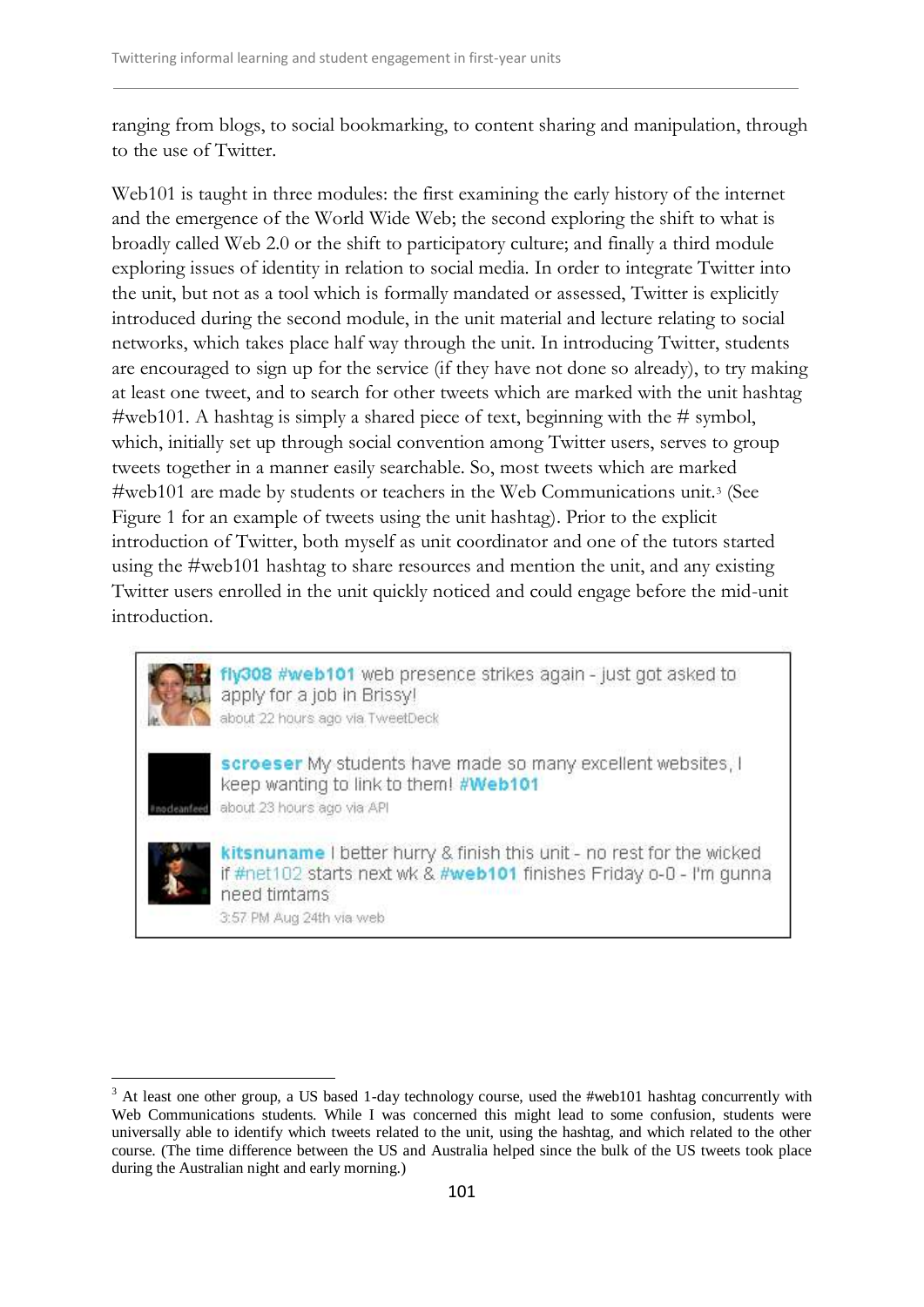

#### **Figure 1:** Screenshots of Twitter feed searching for the hashtag #web101

In order to gauge the effectiveness of Twitter in encouraging informal learning and enhancing student engagement, the way Twitter was used by two concurrent cohorts of Web Communications 101 was tracked in semester one, 2010. The first cohort was based on the Curtin campus, in a blended mode, including traditional face to face tutorials, combined with lectures, online resources, readings and course material, while the second cohort took the unit via Open Universities Australia and all of their interactions were online. All tweets made using the #web101 hashtag were tracked during the 13 weeks of the unit and notes were kept about the frequency and type of tweets being shared. Both cohorts were asked to complete a short quantitative online survey to broadly measure the ease, depth and relevance of Twitter use in the unit. Lastly, a qualitative follow-up email interview was conducted with a small group of the more active Twitter users, all of whom were enrolled in the OUA version of the unit.

## **Evaluation, analysis and discussion of Twitter use**

-

In order to evaluate the use of Twitter by students across two concurrent cohorts, a number of methods were employed. Firstly, all tweets with the #web101 hashtag were tracked using Google's real-time search function<sup>4</sup>, from the first day of the unit until two weeks after the unit ended. The types of tweets were analysed in order to see what sort of activities and tweets were most common. Secondly, students were asked to complete a quantitative online survey. For the OUA cohort, 53 students completed the online survey, from a unit with an enrolment of 144 students, with thus a 37% response rate. For the Curtin campus based students, 74 students out of 155 enrolled completed the survey, with a 48% response rate. The higher response rate from campus based students was likely due to the fact that the survey was available to complete in hardcopy during tutorials or online, while OUA students only had the online option. Thirdly, eight of the most frequent Twitter users were identified and invited to respond to a qualitative

<sup>4</sup> Unfortunately due to contractual changes in the relationship between Google and Twitter, this service no longer tracks tweets so is no longer a viable Twitter research tool. However, other tools are available which can track Twitter and other social media more methodically (see Bruns, Burgess, Highfield, Kirchhoff, & Nicolai, 2011).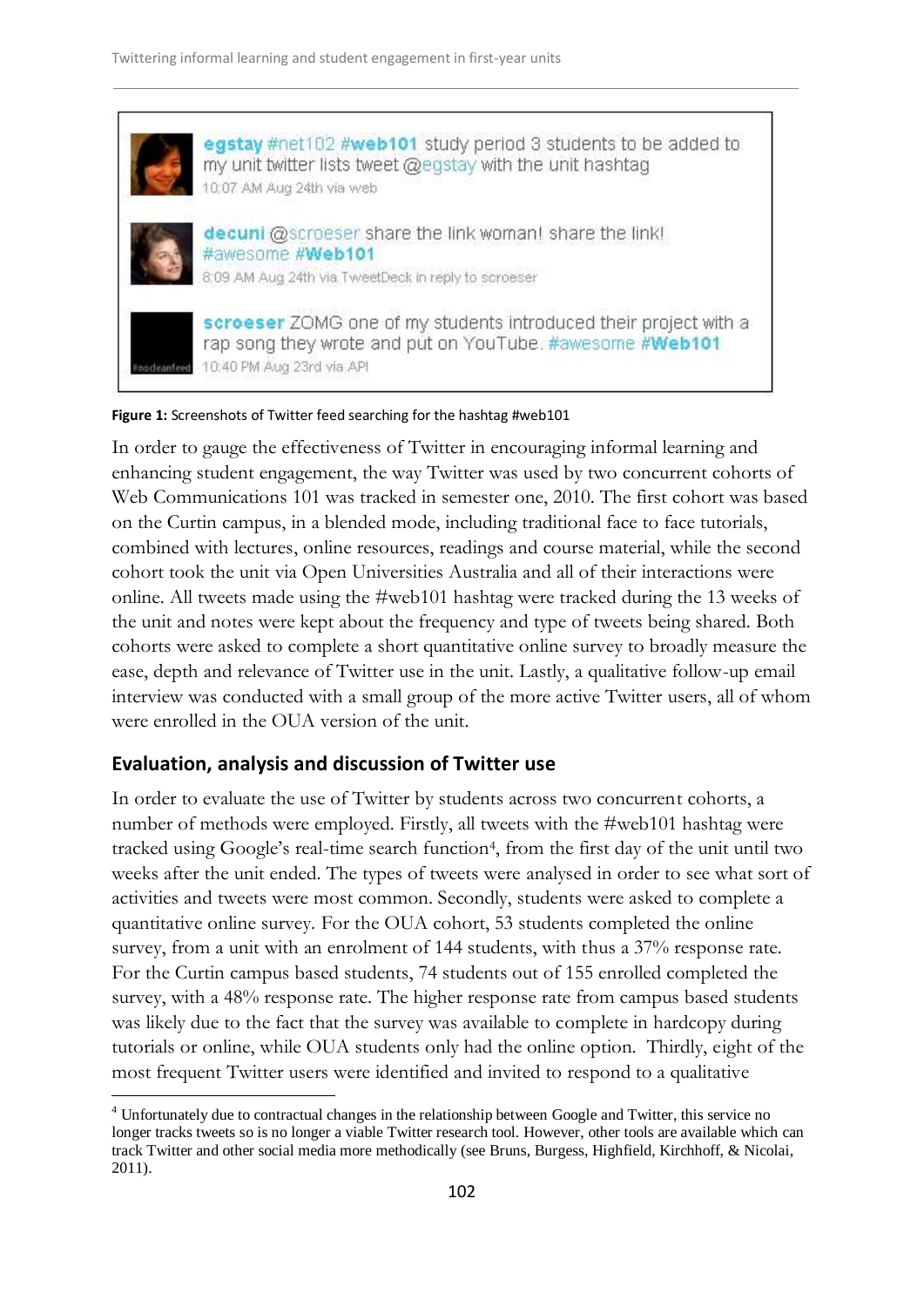interview about their use of Twitter by email; four students responded, with a response rate of 50%.

One of the initial concerns when integrating any technology or online tool into teaching is the time needed to situate and explain that tool. That said, 86% of OUA students surveyed indicated that they found Twitter straightforward and understandable to use, while 77% of the Curtin campus students reported the same results. Comparatively, less than 10% of the OUA students indicated some challenge in using or understanding Twitter, whilst under 20% of Curtin campus students indicated similar issues (several students offered no opinion, possibly those who avoided using Twitter altogether). For a relatively new technology that was introduced using one paragraph of course notes and 10 minutes of explanation in a lecture, the very high numbers of students who found Twitter easy to use and understandable is definitely a positive feature of the service. Twitter has always been deliberately streamlined and this approach makes it less threatening and relatively easy for students to understand.



**Figure 2:** I found Twitter straightforward and understandable to use

Having established that Twitter is relatively easy to use, the number of tweets is also highly important. The archive of tweets using the #web101 hashtag for the duration of the unit ended up containing 242 tweets, with approximately a quarter of those made by the unit coordinator or tutors in the unit. When surveyed, 64% of OUA students found the hashtag useful in locating their fellow students (15% did not, while 21% had no opinion) while only 45% of Curtin campus students found the hashtag useful, with 20% responding negatively and 35% having no opinion – quite possibly this group did not use Twitter at all (see Figure 3). Tweets by students were generally one of three types: **social**, introducing themselves, chatting about life outside the unit, or even arranging face to face meetings in cities with a significant number of students; **resource-sharing**, mainly with students highlighting links to current resources, news items, blog posts or other material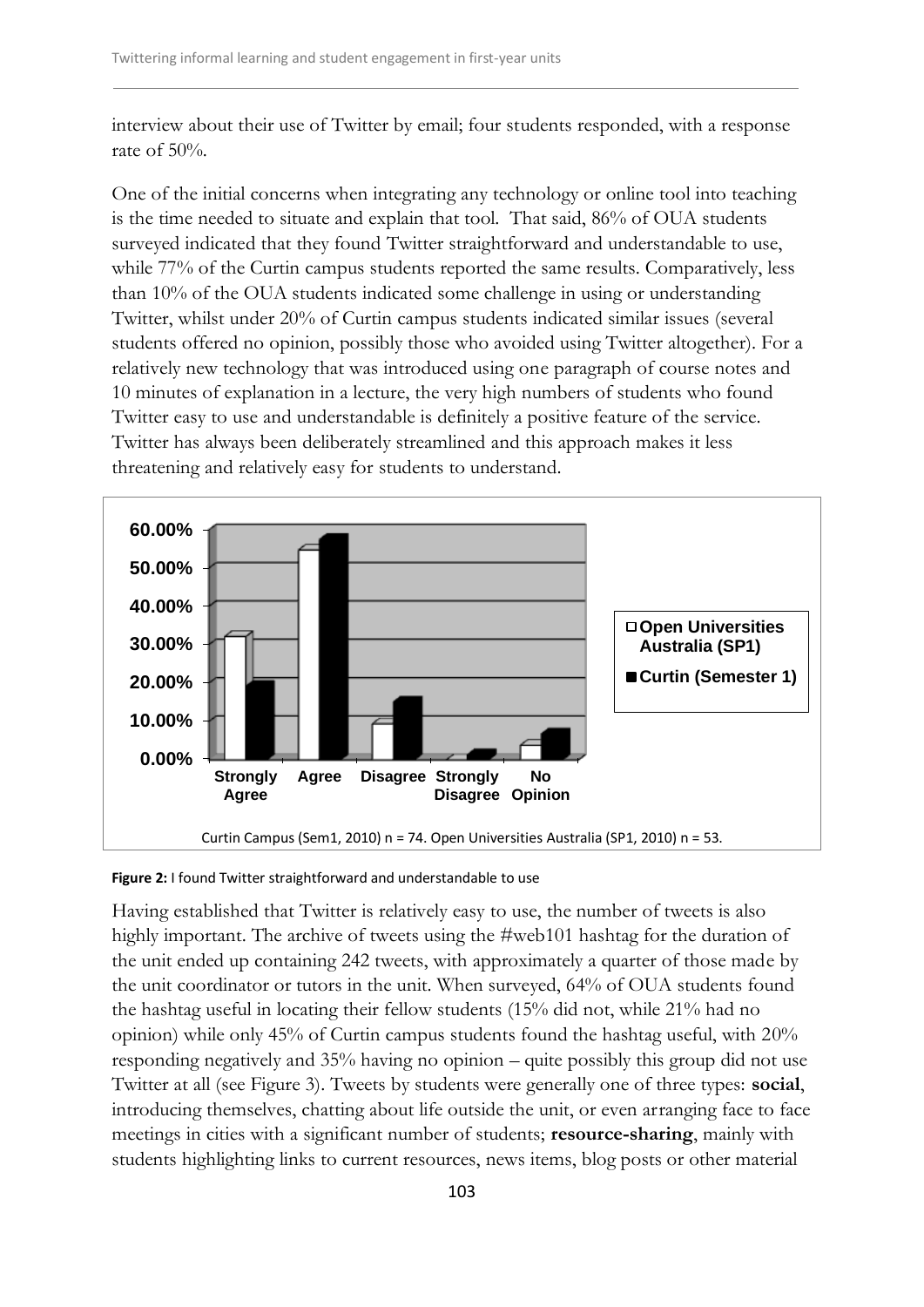relevant to the unit; or **questions** either asked of anyone listening, or specifically directed at tutors or the unit coordinator. While 242 #web101 tweets ostensibly appear a very small number, closer observation revealed that most students who used Twitter over a sustained period stopped using the hashtag when having social discussions, reserving it for sharing of relevant links or for flagging messages intended for tutors or the unit coordinator. After an initial flurry of social and introductory messages in the first two weeks of the course, mainly from OUA students (and two Curtin campus students), social exchanges rapidly stopped using the unit hashtag. A second set of social and introductory tweets occurred in the week that Twitter was formally introduced in the teaching material, but again use quickly shifted toward link sharing and tutor-directed questions, with social conversations not using the hashtag.



**Figure 3:** I found the #web101 hashtag useful in locating my fellow students on Twitter

One Twitter function that was not emphasised in the unit material, but students deployed on their own terms, was the use of Twitter lists. A list allows any Twitter user to build a list of other Twitter users and to view the resulting tweets by themselves. In some ways this is similar to a hashtag, but rather than indexing specific tweets, a list combines the tweets from a specific set of twitter users. Both the unit coordinator and some of the more prolific Web101 twitter users set up lists of all self-identified Web101 students (i.e., anyone who had used the hashtag); since public lists can be viewed by anyone, not just their creator, lists became a default view for many of the active Twitter users. This was positive in terms of informal learning for many students, since this grouping allowed social bonds to form more easily. As one student commented:

*I got a sense of community. By using Twitter . . . I didn't feel I was working alone online. The sense of community and the support of groups I joined was very helpful, in terms of sharing ideas on the course, and in voicing our concerns for various assignments. (Student 4)*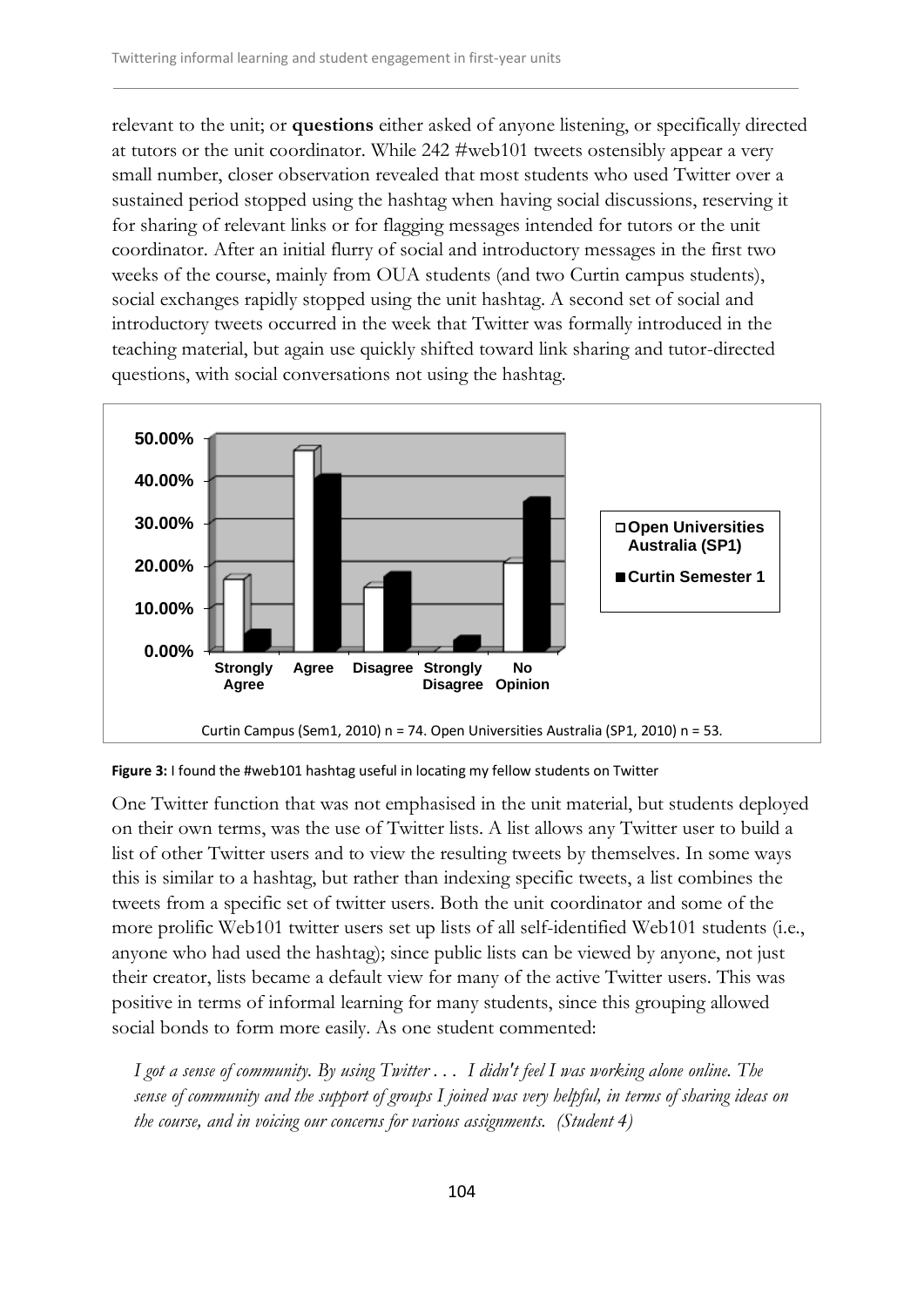A rough count indicated that there were at least ten times more tweets (in excess of 2000) made by students chatting with each other, having found each other using the hashtag, but only using it once or twice socially and thereafter only, if at all, when sharing relevant resources. From the qualitative responses, one student specifically highlighted that while this social interaction had benefits, it could also be overwhelming:

*There were several people who used it [Twitter] as a chat channel which resulted in a flood of tweets that made it hard to keep up, and resulted in only about 10% of what appeared in that account being actually useful/interesting. . . . As the lecturer and tutors were all active on Twitter, and some students were asking questions that were being answered via Twitter, I felt I couldn't ignore it but I didn't feel that the #web101 hashtag was actually used enough to make it worthwhile following, too many Q&As didn't use it so I waded through the lot. (Student 3)*

Having not explicitly established that any new information would be replicated on the Blackboard discussion boards, some students felt they had to track the Twitter conversations. While the tutors and I (as unit coordinator) never released information exclusively on Twitter, this response makes it clear that any communication practice needs to be explicitly stated, not left implicit.



**Figure 4:** My use of Twitter during this unit strengthened the sense of community between myself and my peers (fellow students)

When responding to the statement "My use of Twitter during this unit strengthened the sense of community between myself and my peers (fellow students)" 36% of OUA students responded positively, 36% responded negatively, while 28% had no opinion. Amongst, the Curtin campus students only 10% felt Twitter had increased their sense of community, with 62% responding negatively and 28% having no opinion (see Figure 4). The mainly negative or indifferent response from campus based students is not surprising since their face to face tutorials would almost certainly provide more regular and sustained opportunities for engaging with each other and forming a sense of community,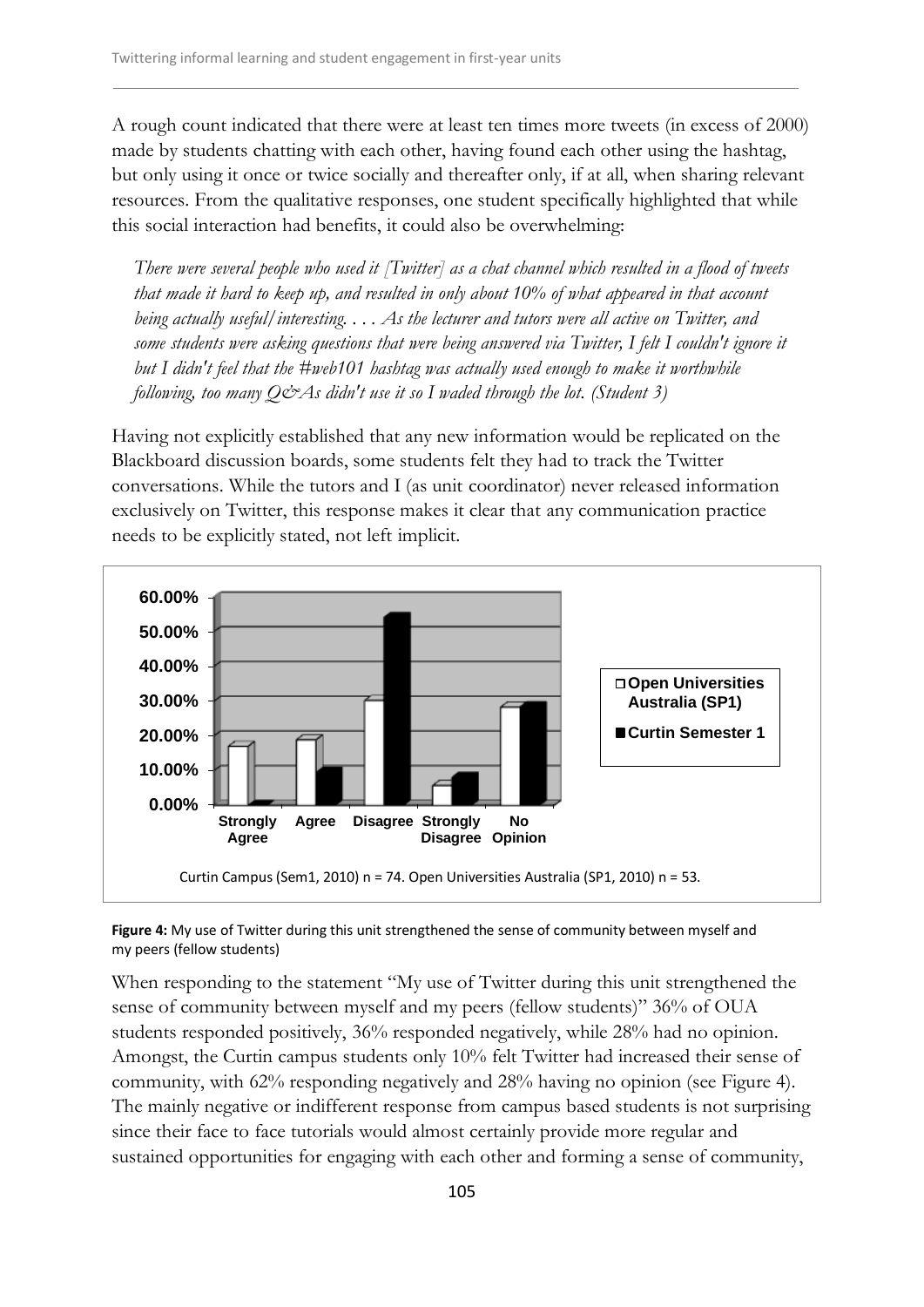if one is to emerge. While 36% might at first glance appear relatively low for the OUA students, with more than a third of the students in the unit stating that Twitter did strengthen their sense of community with their peers in the unit – and keeping in mind that Twitter use was entirely optional – this is actually quite a positive response. Given the wide range of people who study online through OUA, there will always be a significant number of time-poor students who do not wish to engage beyond the immediate unit material and assessments. For 36% of responding students to enhance their sense of community, this suggests that for those who are after a richer student experience, Twitter is definitely a tool which makes a significant contribution in facilitating that connectivity. More to the point, for those students who did engage, they appeared to engage deeply, using Twitter frequently for informal learning and social interaction more broadly. As one student explained:

*Twitter was my 'first port of call' in learning online. Having direct access to the tutors and lecturer was invaluable and felt tantamount to the same kind of physical access one would have on campus. I was able to ask simple questions and reliably get almost immediate responses from both faculty and students. It also made everyone more approachable by adding a social element. When your entire interaction takes place with people on an asynchronous message board, it's near impossible to develop any kind of friendship but on Twitter, everyone is friendlier so I got more out of the discussions. In my experience, having a casual, informal place to explain to each other, in layman's terms, the content of the unit, made learning possible where it wouldn't have been otherwise. (Student 2)*

Reinforcing this point, in the responses to a similar statement - "I found Twitter a useful communication tool for engaging with my peers (fellow students) and/or the tutors and unit coordinator" – 53% of OUA students responded positively, 35% negatively and 12% had no opinion, while only 26% of Curtin campus students responded positively, the majority, 57% negatively, with a further 17% having no opinion. From the survey and qualitative responses, it appears that Twitter use can definitely enhance student engagement for those students studying online who seek or value the more social elements relating to learning experiences. Conversely, students who meet face to face on campus tended to see less value in Twitter socially since they (presumably) had sufficient access to social interaction in tutorials and other face to face interactions on campus.

While Web Communications 101 introduces a number of different web-based communication tools, we deliberately set the parameters for students' exploration as broadly as possible, encouraging them to embrace knowledge networking and seek out any web-based tools that may be useful, beyond those explicitly mentioned in the unit materials. This was encouraged by the assessment which required the demonstration of some web-based tools as nodes in a personal website, and also a learning portfolio where students could reflect on any web-based communication. For some students, especially those who were active socially on Twitter, the freedom to explore opened even further opportunities for informal learning and knowledge networking. As one student explained: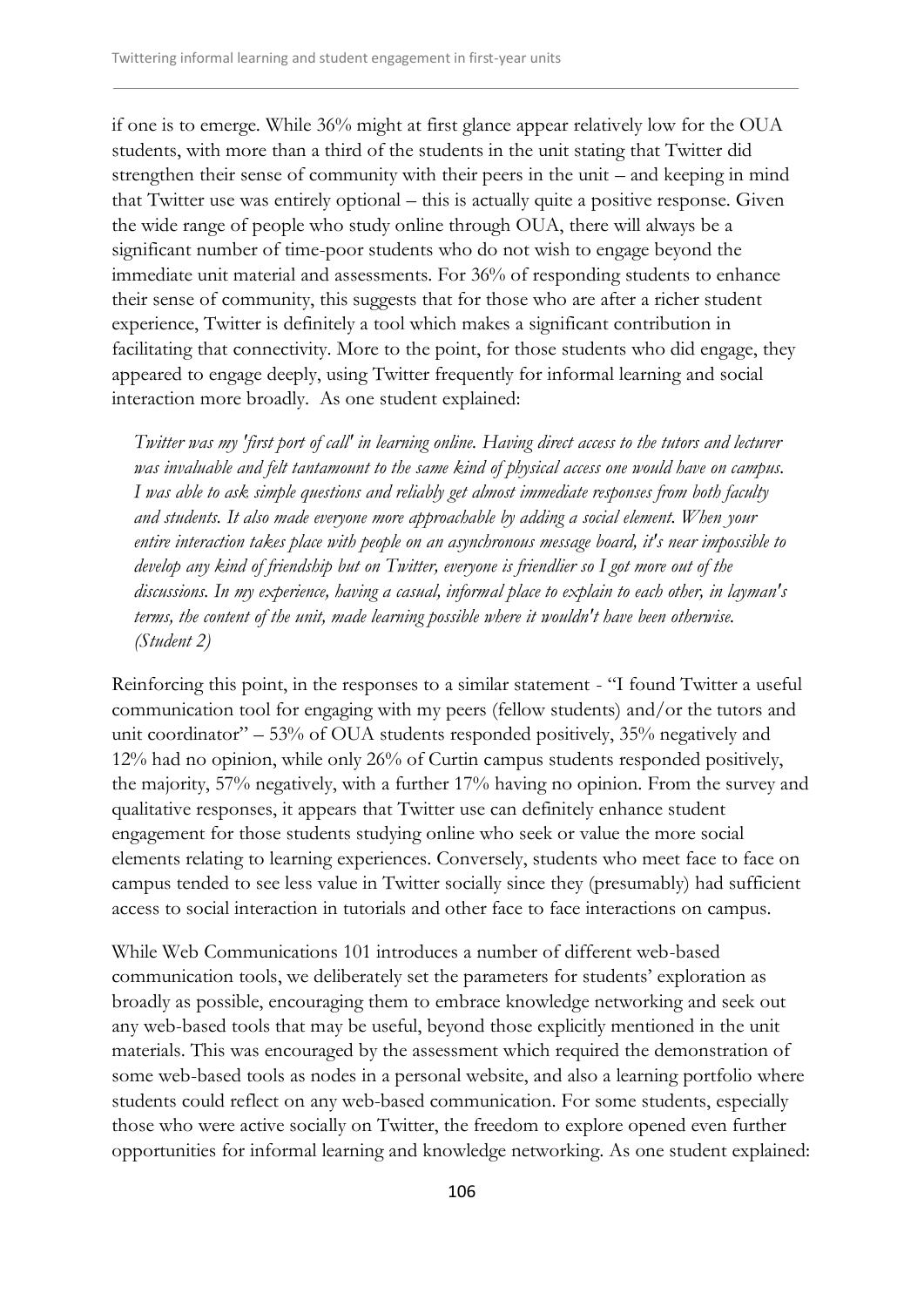*During my discussion with one student, we ended up going into Donut [an alternative chat-based social media tool] to complete the discussion because the 140 character limit was an issue. . . . The chatroom was a fantastic place for brainstorming assignments, discussing module and lecture information on a weekly basis and touching base in 'real time' with other students who were often as lost as me at times. (Student 1)*

When these students sought out and discovered alternative online communication tools based on the exact affordances they needed, they embodied the unit philosophy about individual exploration of these tools, an important element of self-propelled learning. Anecdotally, having followed the trajectory of a number of these students for over a year, these students have embraced other tools as well, creating their own Facebook discussion groups, Facebook and Twitter groupings for other units and so forth. While investigating these in depth should be the subject of future research, it is nevertheless key to evaluating Twitter in this instance to see that it inspired students to embrace informal learning opportunities which were not restricted to a single unit, but persisted for many students for the duration of the degree which they are studying. In many ways, this is the most important thing about student engagement; these ties can last far longer than any single unit, and seeing online students self-organise social and support opportunities that persist is highly significant in them helping each other enjoy learning online with the same opportunities as campus based face to face students.

While there are a number of positive aspects evident from student responses, the clearest area which needs more work and attention in future versions of the unit, is the setting of clear boundaries. As noted above, even though Twitter use was optional in the unit, some students presumed information might be released by the unit coordinator or tutors that was not available on the official Blackboard discussion boards. This was not the case, but the fact that a student might presume this is a clear indication that an explicit statement is needed about the bounds and nature of use of Twitter, or any other communication tool, in the unit (especially since the teaching staff were present on Twitter). Similarly, most of the tutors and I used our regular Twitter profile to interact with students, but it quickly became evident that it was impossible to escape student contact at any point we used the Twitter service. For example, if I was using Twitter to interact with colleagues or share professional resources on a Sunday evening, then a student may notice my tweets, then ask a quick question; at first, one or two quick replies does not feel like a lot of work (especially since they could be no more than 140 characters), but quickly over the duration of the semester, Twitter became a place where students were always present. As unit coordinator, with a full-time position, this was manageable, but for tutors who are paid for a set time or amount of engagement, the boundaries were harder to identity and maintain. In future uses, either specific times for engaging with students, or possibly creating a second account specifically for interactions with students might be a good idea. That said, as previous research suggests tweets with some social information lead to more credibility (Johnson, 2011), a second account may lose this element. Indeed, the tension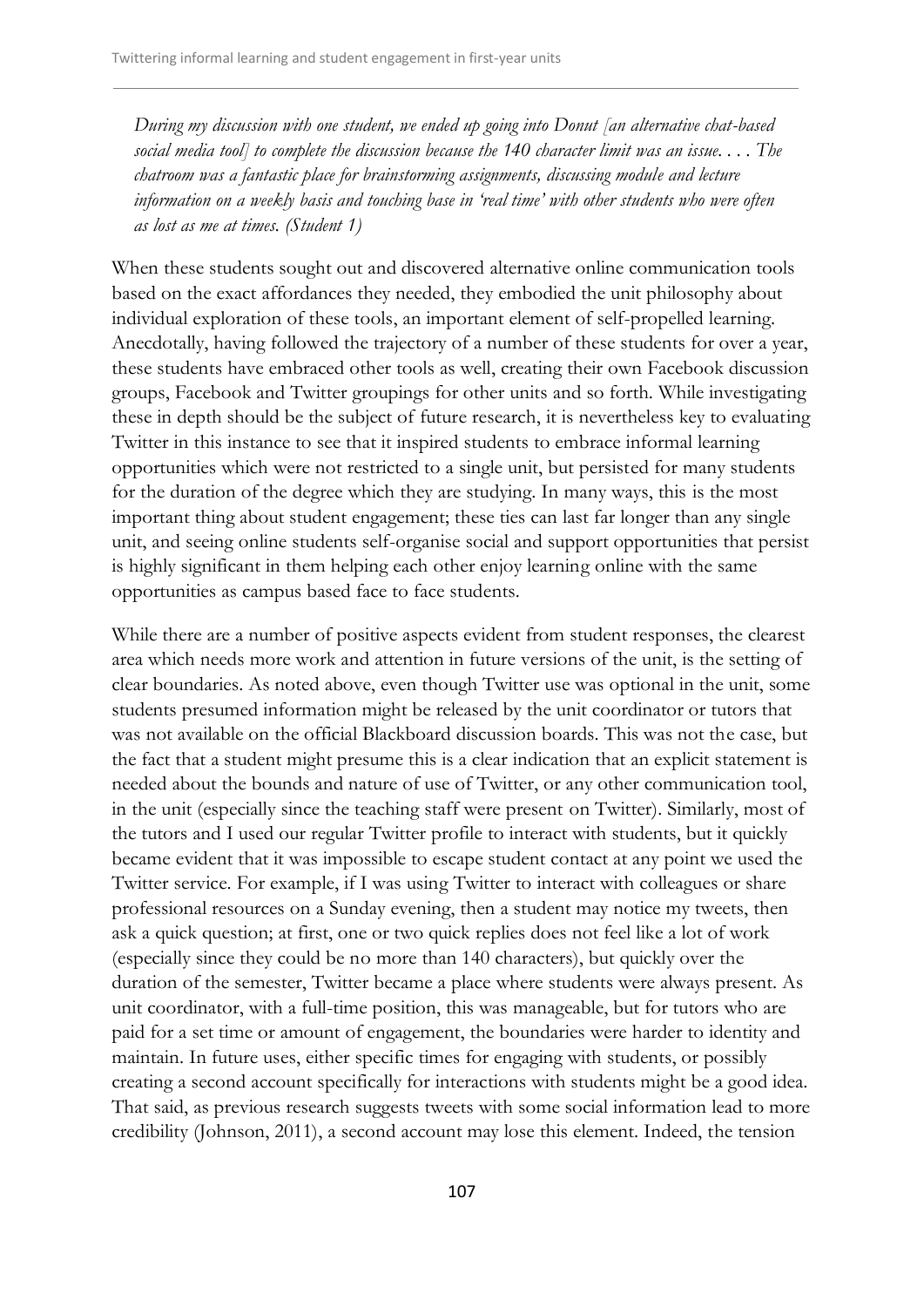between sharing social information while trying to maintain a professional approach is also evident in this student comment:

*The only thing that got me thinking, towards the end of the unit, was a situation I was in where I disagreed with one of the tutors via one of the informal social media tools, about something that was completely outside of the course outline. I alternated between wanting to fully express myself, and being worried that doing so would impact on what was happening within the course. Probably it didn't but that's one of the issues with entirely-online communications - it's sometimes difficult to gauge how far you should go in certain situations without seeing faces and expressions. (Student 3)*

Here the student's comment is a clear reminder, that while social elements may be important for credibility and engagement, they need to be carefully managed and considered if Twitter is a tool for discussions with students. Students can generally selfpolice what they choose to share, but having clear boundaries and expectations from tutors and the unit coordinator will likely contribute to a smoother and more sustainable use of Twitter and similar tools in this and other units.

## **Conclusion**

Twitter is not a single solution in the quest to enhance student engagement or increase informal learning opportunities, but from the responses outlined above, it is a tool which, when deployed successfully, can make a valuable contribution, especially for students studying online. This small study suggests that in terms of student engagement, Twitter uptake will be higher amongst students who lack face to face opportunities to interact. In addition, four clear guidelines have emerged for effectively setting up Twitter use in a unit with the intention of encouraging informal learning:

- 1. **Use a hashtag.** Establish a hashtag before integrating Twitter into a unit, and check that your chosen hashtag is not already being used. While students may only use a hashtag initially to introduce themselves, it is vital as it allows every person using Twitter in a unit to identify themselves and find each other. However, in terms of tracking students using Twitter, just archiving tweets with the hashtag will probably be inadequate since social interaction between students is unlikely to use an established unit hashtag.
- 2. **Model Twitter use.** As many students will be unfamiliar with Twitter, having the unit coordinator or a tutor model Twitter use – sharing resources, welcoming new unit users to Twitter and so forth – establishes and reinforces best use in relation to a unit or course.
- 3. **Encourage students to explore other tools.** If the aim is to encourage student interaction, then giving them the freedom to explore other tools, and use them, may allow other spaces for student engagement to emerge organically.
- 4. **Set clear boundaries and parameters.** How often will tutors or unit coordinators tweet? Will they always reply to students or only at specific times? When should a comment be directed back to the official discussion boards so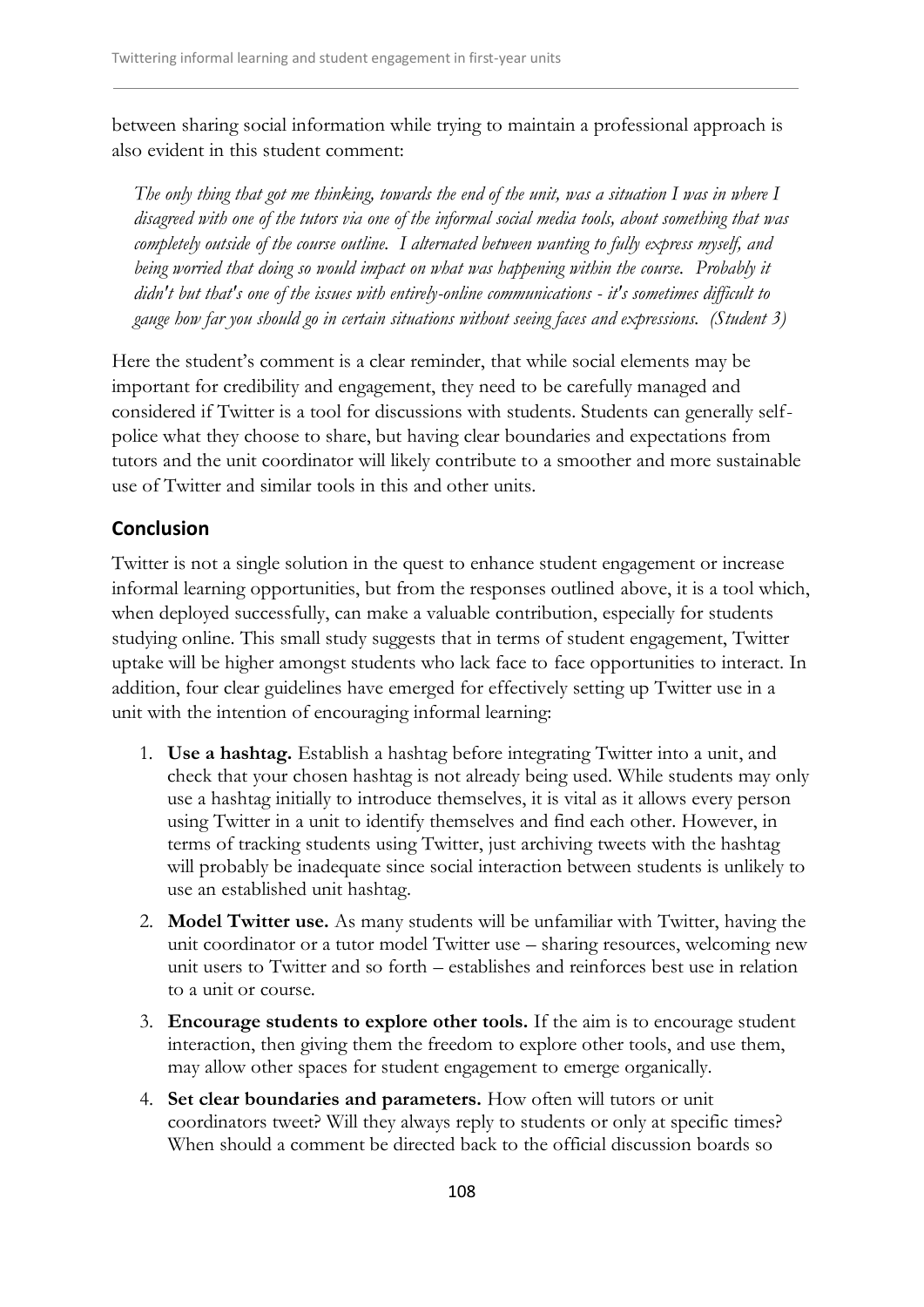students not using Twitter can see the answer? Should teaching staff use a new Twitter account or use an existing one? Answering these questions in advance, and sharing that information with students, will ensure that Twitter (or any other communication tool) is used in a way that suits teachers and learners. Clear expectations are always paramount in clear communication.

While the use of Twitter will always be context-specific, these guidelines will assist in thinking through the appropriateness of this or other communication tools. Broadly, though, in gauging whether Twitter can be a useful tool for enhancing student engagement and facilitating informal learning, the final word has to come from a student:

*Learning online is excellent for the academic side of things, but a large part of the university 'experience' comes from the friendships that are made. This aspect of university online isn't really dealt with in any way through the official communications which, for me at least, seems like an enormous waste. I know that many students seem to learn better when they are connected to others and are learning with friends. Encouraging or requiring some kind of social interaction through social media tools would be a big step towards achieving this. (Student 2)*

## **References**

Allen, M., & Long, J. (2009). Learning as knowledge networking: Conceptual foundations for revised uses of the Internet in higher education. *Proceedings of the World Congress on Engineering and Computer Science*. Presented at the WCECS, San Francisco, USA. Retrieved from

[http://www.iaeng.org/publication/WCECS2009/WCECS2009\\_pp652-657.pdf](http://www.iaeng.org/publication/WCECS2009/WCECS2009_pp652-657.pdf)

- Bennett, S., Maton, K., & Kervin, L. (2008). The "digital natives" debate: A critical review of the evidence. *British Journal of Educational Technology*, *39*(5), 775-786.
- boyd, d., & Ellison, N. (2007). Social network sites: Definition, History, and Scholarship. *Journal of Computer-Mediated Communication*, *13*(1). Retrieved from <http://onlinelibrary.wiley.com/doi/10.1111/j.1083-6101.2007.00393.x/full>
- Bruns, A., Burgess, J., Highfield, T., Kirchhoff, L., & Nicolai, T. (2011). Mapping the Australian Networked Public Sphere. *Social Science Computer Review*, *29*(3), 277 -287. <doi:10.1177/0894439310382507>
- Elavsky, C. M., Mislan, C., & Elavsky, S. (2011). When talking less is more: exploring outcomes of *Twitter* usage in the large‐lecture hall. *Learning, Media and Technology*, *36*(3), 215-233.<doi:10.1080/17439884.2010.549828>
- Faculty Focus. (2010). *Twitter in Higher Education 2010: Usage Habits and Trends of Today's College Faculty*. Madison, Wisconsin: Magna Publications. Retrieved from [http://www.facultyfocus.com/free-reports/twitter-in-higher-education-2010-usage](http://www.facultyfocus.com/free-reports/twitter-in-higher-education-2010-usage-habits-and-trends-of-todays-college-faculty/)[habits-and-trends-of-todays-college-faculty/](http://www.facultyfocus.com/free-reports/twitter-in-higher-education-2010-usage-habits-and-trends-of-todays-college-faculty/)
- Greenhow, C., & Robelia, B. (2009). Informal learning and identity formation in online social networks. *Learning, Media and Technology*, *34*(2), 119 - 140.
- Johnson, K. A. (2011). The effect of Twitter posts on students' perceptions of instructor credibility. *Learning, Media and Technology*, *36*(1), 21 - 38. <doi:10.1080/17439884.2010.534798>